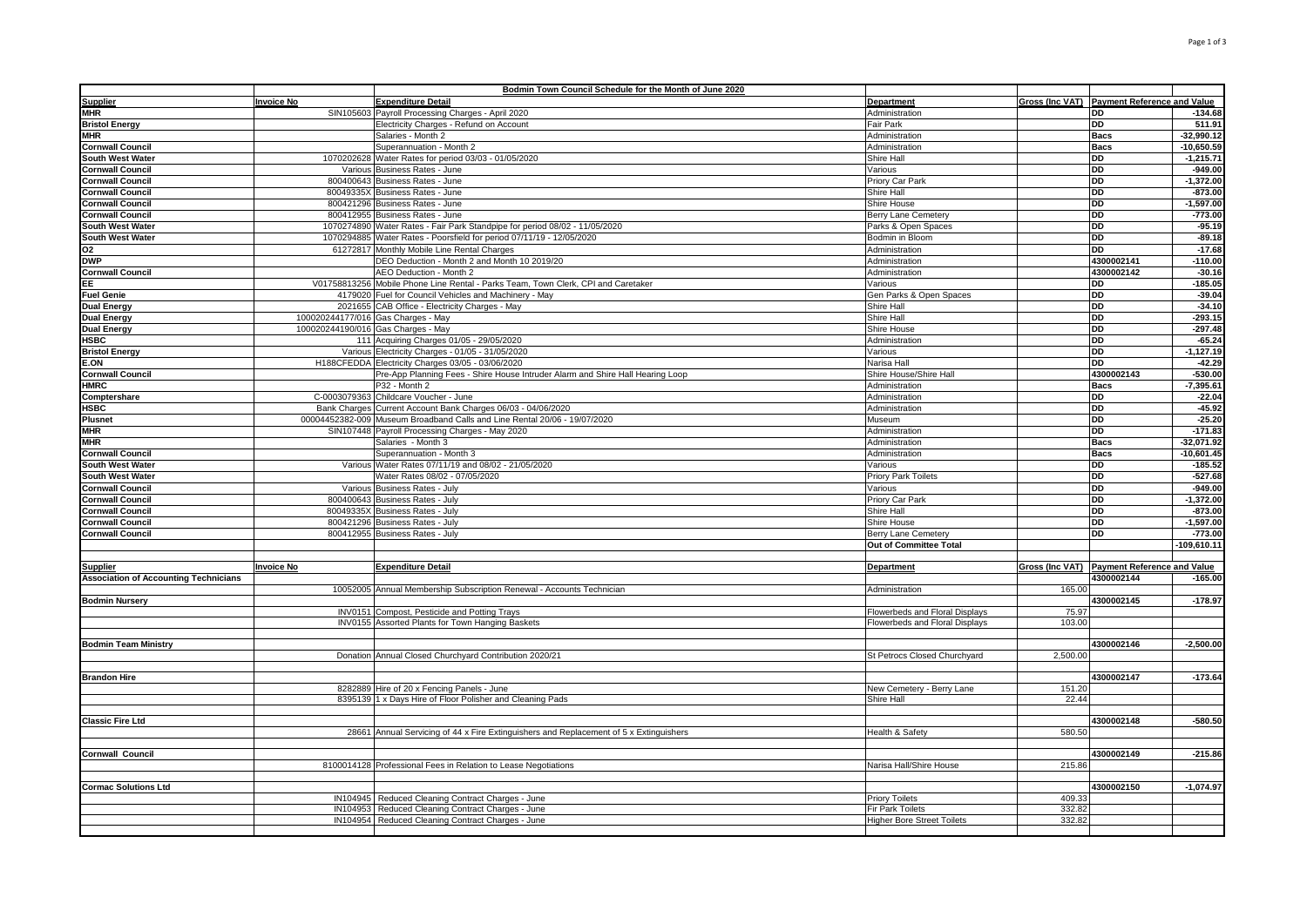| <b>Cornwall Window Cleaning</b>                   |                                                                                                                                      |                                  |           | 4300002151 | $-72.50$     |
|---------------------------------------------------|--------------------------------------------------------------------------------------------------------------------------------------|----------------------------------|-----------|------------|--------------|
|                                                   | INV 15 Cleaning of Windows - 08/06/20                                                                                                | <b>Bodmin Information Centre</b> | 72.50     |            |              |
|                                                   |                                                                                                                                      |                                  |           |            |              |
| <b>Corserv Ltd</b>                                |                                                                                                                                      |                                  |           | 4300002152 | $-335.96$    |
|                                                   | IG001159 Fuel for Council Vehicles and Machinery 27/04 - 27/05/20                                                                    | Gen Com Parks & Open Spaces      | 335.96    |            |              |
|                                                   |                                                                                                                                      |                                  |           |            |              |
|                                                   |                                                                                                                                      |                                  |           |            | $-4,900.00$  |
| Pam Dosanjh                                       |                                                                                                                                      |                                  |           | 4300002153 |              |
|                                                   | BTC/002 Professional Fees in Relation to Staffing Matter                                                                             | Administration                   | 4,900.00  |            |              |
|                                                   |                                                                                                                                      |                                  |           |            |              |
| Duchy Cemetery's Ltd                              |                                                                                                                                      |                                  |           | 4300002154 | $-770.00$    |
|                                                   | 2004 Preparation of Grave for Burial - 27/05/20                                                                                      | Gen Com Parks & Open Spaces      | 385.00    |            |              |
|                                                   | 2012 Preparation of Grave for Burial - 16/06/20                                                                                      | Gen Com Parks & Open Spaces      | 385.00    |            |              |
|                                                   |                                                                                                                                      |                                  |           |            |              |
| <b>Ellis Whittam Limited</b>                      |                                                                                                                                      |                                  |           | 4300002155 | $-3,210.00$  |
|                                                   | SINV018083 Annual Fee for HR Contract                                                                                                | Administration                   | 3,210.00  |            |              |
|                                                   |                                                                                                                                      |                                  |           |            |              |
| <b>Ellis Whittam Limited</b>                      |                                                                                                                                      |                                  |           | 4300002156 | $-284.50$    |
|                                                   | SINV018084 Admin Fee for HR Contract and Employee Insurance Cost                                                                     | Administration                   | 320.50    |            |              |
|                                                   |                                                                                                                                      |                                  |           |            |              |
| <b>Engineering Inspection Solutions Ltd</b>       |                                                                                                                                      |                                  |           | 4300002157 | $-170.40$    |
|                                                   |                                                                                                                                      | Health & Safety                  | 170.40    |            |              |
|                                                   | 1411 6 Monthly Safety Inspection of Lifting Equipment                                                                                |                                  |           |            |              |
|                                                   |                                                                                                                                      |                                  |           |            |              |
| E.On - Unmetered supplies                         |                                                                                                                                      |                                  |           | 4300002158 | $-94.70$     |
|                                                   | H188AF7D1 Electricity Charges for Street Lighting - May                                                                              | Priory and Fair Park             | 94.70     |            |              |
|                                                   |                                                                                                                                      |                                  |           |            |              |
| <b>Health and Safety Associates</b>               |                                                                                                                                      |                                  |           | 4300002159 | $-13,392.00$ |
|                                                   | 2008/05 Full Audit of BTC Health and Safety Policies and Procedures - May                                                            | Administration                   | 5,886.00  |            |              |
|                                                   | 2008/06 Full Audit of BTC Health and Safety Policies and Procedures - May                                                            | Administration                   | 1,026.00  |            |              |
|                                                   | 2008/08 Full Audit of BTC Health and Safety Policies and Procedures - June                                                           | Administration                   | 648.00    |            |              |
|                                                   | 2008/07 Full Audit of BTC Health and Safety Policies and Procedures - June                                                           | Administration                   | 5,832.00  |            |              |
|                                                   |                                                                                                                                      |                                  |           |            |              |
| <b>BNP Paribas Leasing Solutions Ltd</b>          |                                                                                                                                      |                                  |           | 4300002160 | $-94.80$     |
|                                                   | FLLA9209365 Quarterly Hire of Franking Machine                                                                                       | Administration                   | 94.80     |            |              |
|                                                   |                                                                                                                                      |                                  |           |            |              |
|                                                   |                                                                                                                                      |                                  |           | 4300002161 |              |
| Hutton & Rostron Environmental Investigations Ltd |                                                                                                                                      |                                  |           |            | $-4,620.00$  |
|                                                   | El200138 Annual Review and Report on Curator Monitoring System                                                                       | Shire Hall                       | 4,620.00  |            |              |
|                                                   |                                                                                                                                      |                                  |           |            |              |
| Ricoh UK Ltd                                      |                                                                                                                                      |                                  |           | 4300002162 | $-195.44$    |
|                                                   | 101577253 Quarterly Photocopier Leasing Charges                                                                                      | Bodmin Town Museum               | 97.72     |            |              |
|                                                   | 101577254 Quarterly Photocopier Leasing Charges                                                                                      | <b>Bodmin Information Centre</b> | 97.72     |            |              |
|                                                   |                                                                                                                                      |                                  |           |            |              |
| <b>Institute of Risk Management</b>               |                                                                                                                                      |                                  |           | 4300002163 | $-150.00$    |
|                                                   | 9231 Annual Membership Renewal Fee - Accounts Technician                                                                             | Administration                   | 150.00    |            |              |
|                                                   |                                                                                                                                      |                                  |           |            |              |
| Jewson Limited                                    |                                                                                                                                      |                                  |           | 4300002164 | $-20.42$     |
|                                                   | 3630/00142127 1 x Bag of Sharp Sand and 3 x Bags of Postfix                                                                          | <b>Mount Folly</b>               | 20.42     |            |              |
|                                                   |                                                                                                                                      |                                  |           |            |              |
| <b>Kestrel Guards</b>                             |                                                                                                                                      |                                  |           | 4300002165 | $-72.00$     |
|                                                   | 298257 Guard Patrols 22 & 23/05/20                                                                                                   | Narisa Hall                      | 14.40     |            |              |
|                                                   | 298769 Guard Patrols 29 & 30/05/20                                                                                                   | Narisa Hall                      | 14.40     |            |              |
|                                                   | 298879 Guard Patrols 05 & 06/06/20                                                                                                   | Narisa Hall                      | 14.40     |            |              |
|                                                   | 299088 Guard Patrols 12 & 13/05/21                                                                                                   | Narisa Hall                      | 14.40     |            |              |
|                                                   |                                                                                                                                      |                                  | 14.40     |            |              |
|                                                   | 299192 Guard Patrols 19 & 20/05/22                                                                                                   | Narisa Hall                      |           |            |              |
|                                                   |                                                                                                                                      |                                  |           |            |              |
| <b>Maverick Skateparks</b>                        |                                                                                                                                      |                                  |           | 4300002166 | $-22,725.00$ |
|                                                   | 13071 Drainage Survey Report of Skatepark Build Site                                                                                 | <b>Skate Park</b>                | 1,920.00  |            |              |
|                                                   | 13072 Detailed Design Stage of Skatepark Project                                                                                     | Skate Park                       | 20,805.00 |            |              |
|                                                   |                                                                                                                                      |                                  |           |            |              |
| <b>Microtest</b>                                  |                                                                                                                                      |                                  |           | 4300002167 | $-6,865.24$  |
|                                                   | 97247 18 x Office Phone Voice Cloud Licences 18/06/17/07/20                                                                          | Administration                   | 214.92    |            |              |
|                                                   | 97248 Office Phone Line and Broadband Rental Charges 07/06 - 07/07/20                                                                | Administration                   | 57.59     |            |              |
|                                                   | 97293 Covid19 Response Phone Line Rental 14/06 - 13/07/20                                                                            | Administration                   | 16.01     |            |              |
|                                                   | 97335 Annual IT Support and Maintenance Contract Charges 30/11/19 - 30/11/20                                                         | Administration                   | 4,140.24  |            |              |
|                                                   | 97334 18 x Microsoft 365 Business Premium Annual License Fees for Office Staff                                                       | Administration                   | 2,436.48  |            |              |
|                                                   |                                                                                                                                      |                                  |           |            |              |
| <b>Mole Valley Farmers</b>                        |                                                                                                                                      |                                  |           | 4300002168 | $-169.41$    |
|                                                   | IN200343652 1 x Pair of Safety Boots - Horticulturalist                                                                              | Gen Com Parks & Open Spaces      | 29.99     |            |              |
|                                                   | IN200360816 2 x Packs of Nitrile Gloves, 1 x Set of Kneepads, 1 x Hose Sprinkler Attachment, 1 x Shovel and 1 x Pair of Safety Boots | Gen Com Parks & Open Spaces      | 109.43    |            |              |
|                                                   |                                                                                                                                      |                                  |           |            |              |